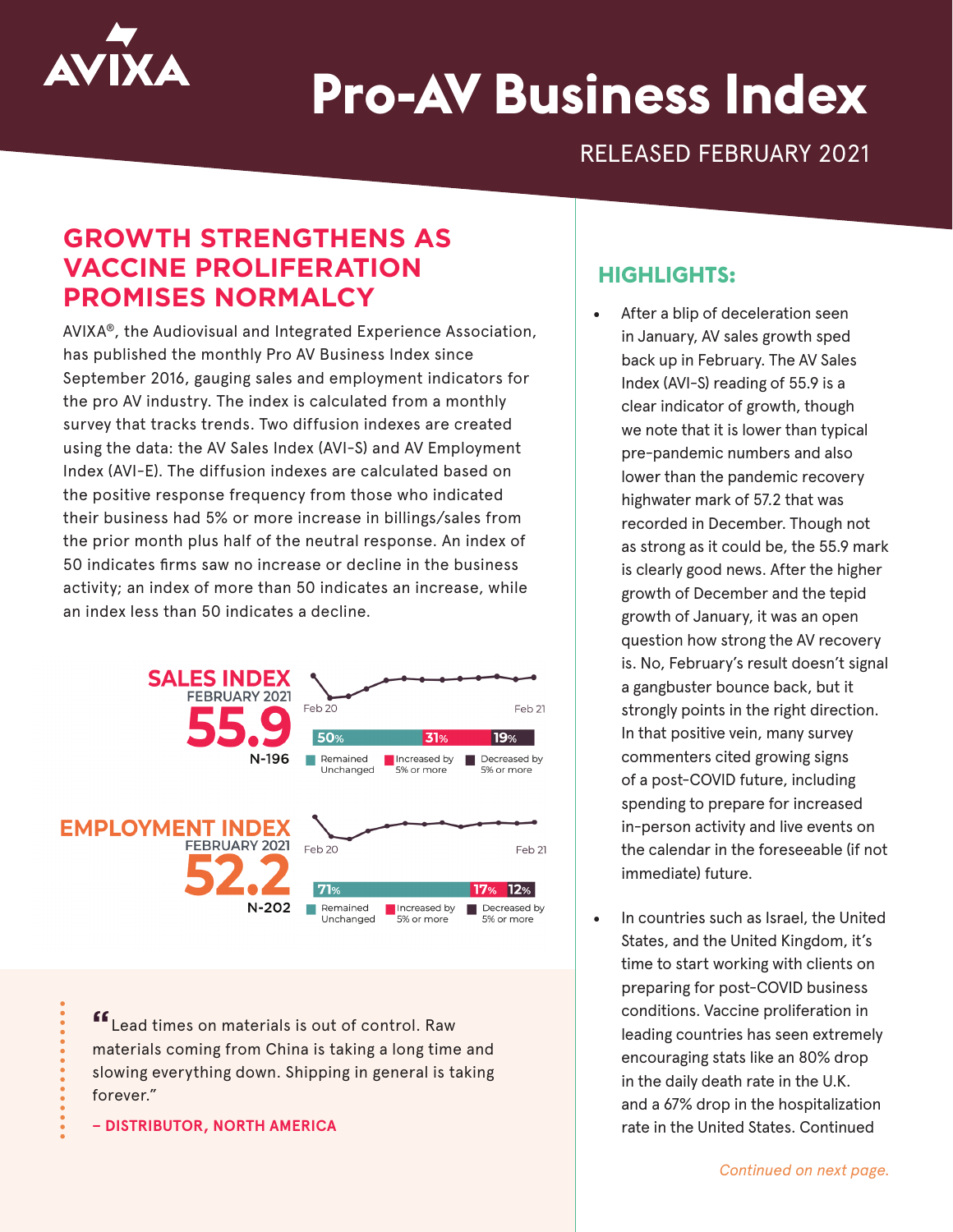

### **HIGHLIGHTS:** *(continued)*

progress is needed, and it will take time for comfort levels to adjust, but the signs are positive. Live events and travel are coming back soon! We note that many countries lag behind the U.S. and the U.K., with the E.U. in particular seeing stubbornly high COVID rates and slow vaccine progress.

This month, the AV employment index (AVI-E) hit a new high since the pandemic began, scoring 52.2. From a market measurement perspective, we weigh employment fluctuations more heavily than sales fluctuations because employment decisions are long-term choices. Expanding the company payroll is a significant investment that takes a critical combination of financial strength, confidence, and optimism. That said, our industry needs more than the kind of modest growth indicated by a 52.2 AVI-E. As in the wider economy, payrolls declined dramatically at the onset of COVID-19. So far, AV payrolls have more stabilized than truly bounced back. With the aforementioned movement towards a post-COVID future, we'll be closely watching for stronger growth in AV employment. In the U.S., economywide numbers paralleled the AV story. The latest jobs report showed solid growth  $-$  the addition of 379,000 jobs — but a huge deficit still to be closed, with nearly 10 million fewer jobs than a year ago. The recovery is strengthening, but for the jobs market, there is still an extremely long way to go.

# **INTERNATIONAL OUTLOOK**

The international outlook casts a small shadow on this otherwise bright report. Unfortunately, the North America AVI-S and the international AVI-S have been trending in different directions over the past few months. The North America AVI-S has stayed high, at 56.9 in January and 56.3 in February, while the International AVI-S dipped to 51.2 and then even slightly into contraction territory with the preliminary February reading of 49.2.<sup>2</sup> Part of the gap likely reflects that the U.S. has been among the world leaders in vaccinations. Still, we expect the international AVI-S to move back into growth territory sooner rather than later.



*Global regional indexes are three-month moving averages (based on prior, forward and current months) due to relative small ample size.*

**"**I work at a university and most events are virtual using Zoom. Some hybrid events are starting to emerge and the plan is to go back to near normal operations in the Fall."

**– END USER, NORTH AMERICA**

1 International regions include Europe, Latin America, Middle East/Africa, Asia-Pacific

2 Due to the small sample, the North American and International indexes are based on a 3-month moving average. February 2021 index is preliminary, based on the average of January 2021 and February 2021 and will be final with March 2021 data in the next report.